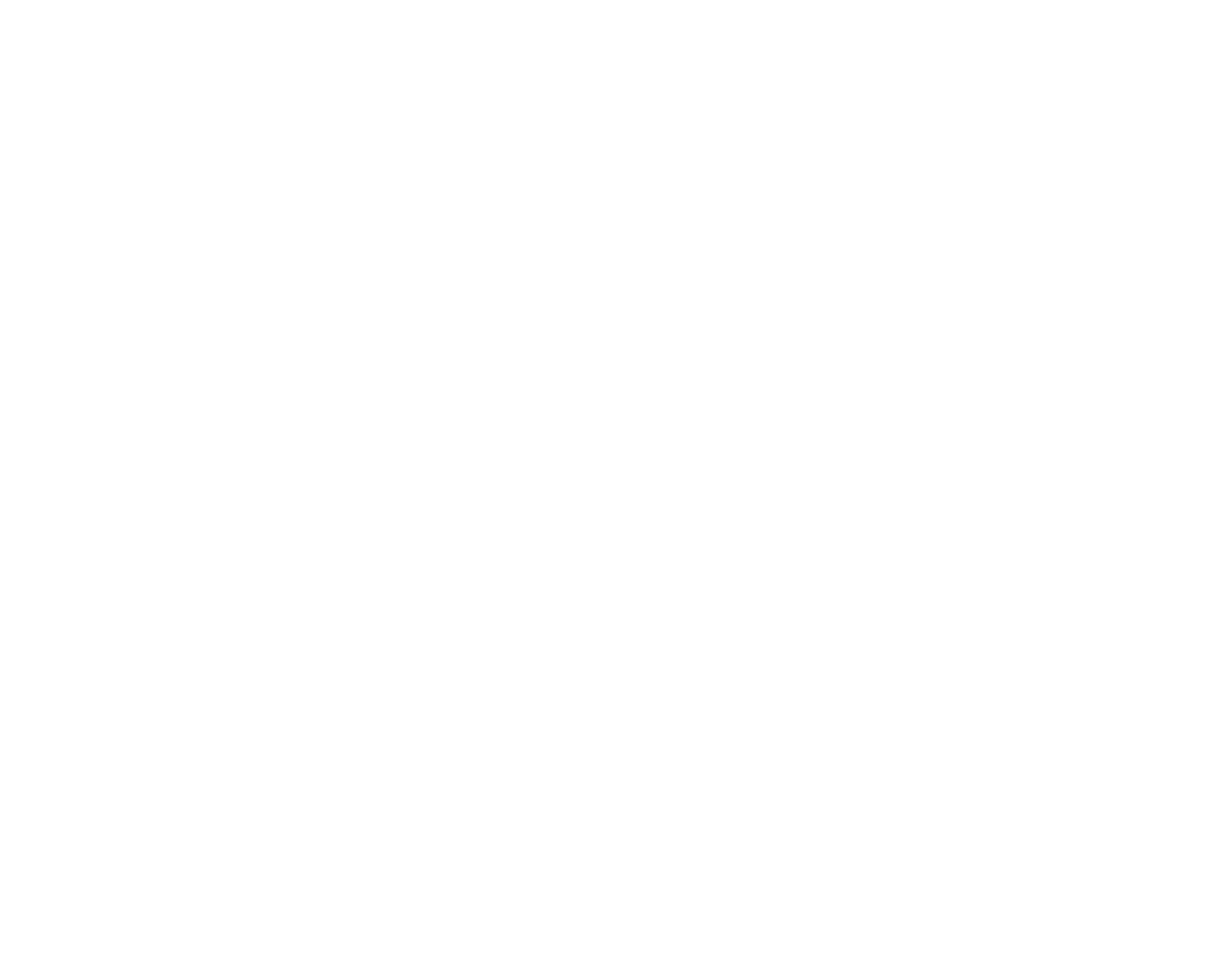## Cotuit Fire District - All Funds 31-Jul-21  **SPECIAL ARTICLE STATUS**

| <b>BEGINING</b><br><b>BALANCE</b> | May 2021 ADM<br><b>Additions</b> | FY 2022<br><b>EXPENDITED</b> | <b>BALANCE</b> | <b>ACTION</b>                                                         |
|-----------------------------------|----------------------------------|------------------------------|----------------|-----------------------------------------------------------------------|
|                                   |                                  |                              |                |                                                                       |
| 11,562                            | 31,125                           |                              |                | 42,687 Available for School Committee needs                           |
| 42,975                            |                                  | 3,839                        |                | 39,136 In Process                                                     |
| 40,695                            |                                  | 12,650                       |                | 28,045 In process                                                     |
| 312,634                           |                                  |                              |                | 312,634 \$180K available for 10 year project; \$132K for 30+ yr. only |
| 407,866                           | 31,125                           | 16,488                       | 422,502        |                                                                       |
| 65,000                            |                                  |                              |                | 65,000 Planned December purchase                                      |
| 48,000                            |                                  |                              | 48,000         |                                                                       |
| 45,000                            |                                  |                              |                | 45,000 Available for School Committee for identified purpose          |
| 207,500                           |                                  |                              |                | 207,500 No transfer to date                                           |
| 773,366                           | 31,125                           | 16,488                       | 788,002        |                                                                       |
| 34,221                            |                                  |                              |                | 34,221 Perpetual Reserve                                              |
|                                   |                                  |                              |                |                                                                       |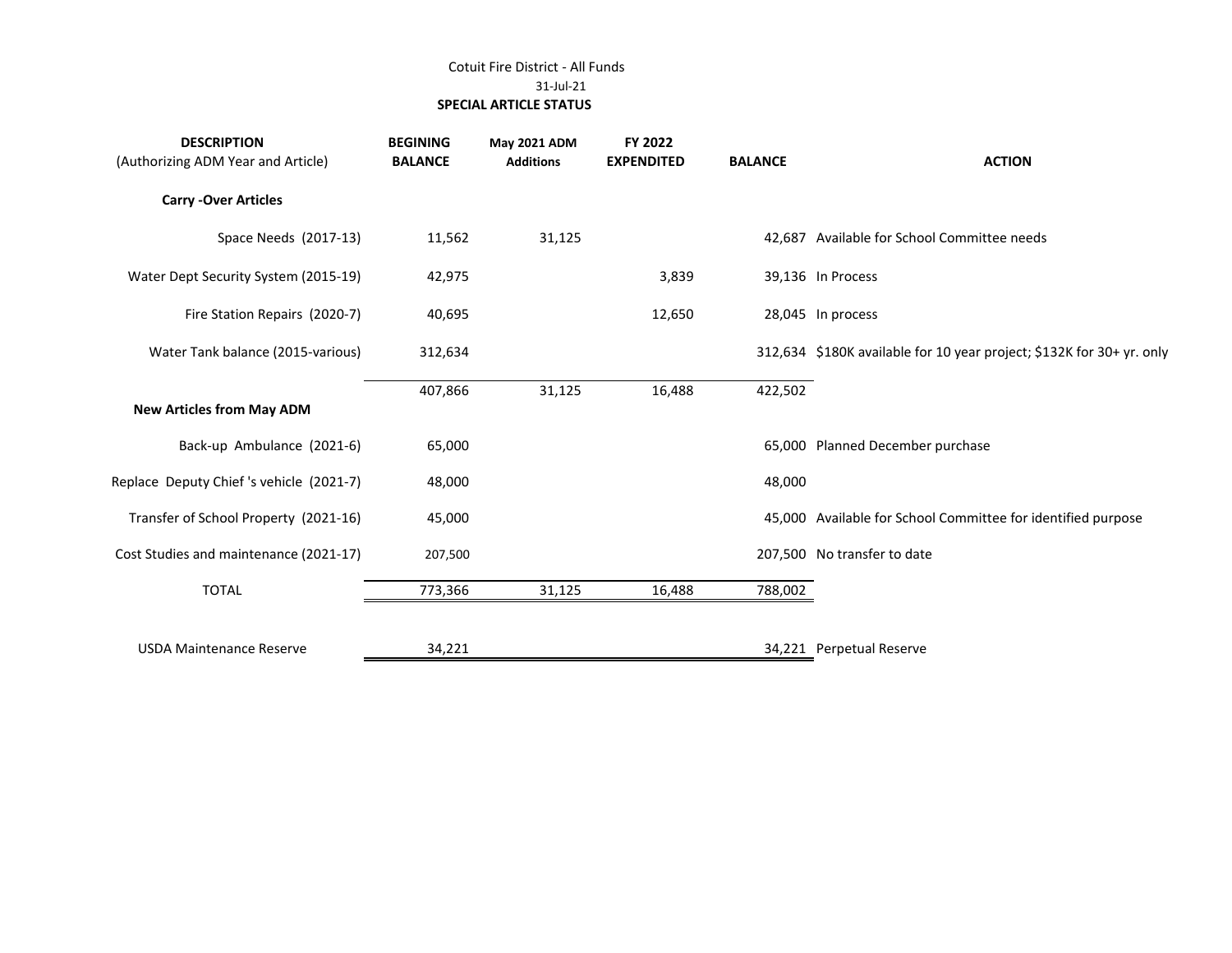## COTUIT Fire DISTRICT - GENERAL FUND

 **FY2022 September Report**

|                            | <b>BUDGET</b> | FY 2022<br><b>ACTUAL</b> | <b>TARGET</b><br>17% | FY 2021<br><b>ACTUAL</b> | <b>FY 22 VS</b><br><b>FY21</b> |                             |
|----------------------------|---------------|--------------------------|----------------------|--------------------------|--------------------------------|-----------------------------|
| <b>REVENUE</b>             |               |                          |                      |                          |                                |                             |
| Current year taxes         | 3,126,143     | 804,945                  | 26%                  | 900,222                  |                                | (95,277) Down 12.5%         |
| Prior years taxes          |               | 31,253                   |                      | 83,808                   |                                | (52,556) Down 63%           |
| P&I and Liens redeemed     | 11,500        | 11,164                   | 97%                  | 32,207                   | (21, 043)                      |                             |
|                            | 3,137,643     | 847,362                  | 27%                  | 1,016,237                | (168, 875)                     |                             |
| Water Rates& Meter fees    | 1,019,000     | 275,384                  | 27%                  | 273,223                  |                                | 2,161 Up 3.6% - new normal? |
| Antenna                    | 46,000        | 11,473                   | 25%                  | 17,522                   |                                | (6,049) Timing              |
| Solar                      | 15,000        | 2,444                    | 16%                  | 6,216                    |                                | (3,772) Timing              |
| Other                      |               | 4,174                    |                      | 3,578                    | 596                            |                             |
|                            | 1,080,000     | 293,476                  | 27%                  | 300,539                  | (7,063)                        |                             |
| Ambulance                  | 226,000       | 80,979                   | 36%                  | 76,603                   |                                | 4,376 Down 21%              |
| Other                      | 2,000         | 435                      | 22%                  | 925                      | (490)                          |                             |
|                            | 228,000       | 81,414                   | 36%                  | 77,528                   | 3,886                          |                             |
| Interest                   | 2,500         | 424                      |                      | 2690.78                  |                                | (2,266) lower rates         |
| <b>Freedom Hall Rental</b> |               | 1,725                    |                      | $\mathbf 0$              | 1,725                          |                             |
| Miscellaneous              |               | 1,821                    |                      | 151                      | 1,670                          |                             |
| Covid Revenue              |               | 106,320                  |                      | $\mathbf 0$              | 106,320                        |                             |
|                            | 2,500         | 110,290                  |                      | 2,842                    | 107,448                        |                             |
|                            | 4,448,143     | 1,332,542                |                      | 1,397,146                |                                |                             |
| Stabilization Fund         |               | 13                       |                      | 362                      |                                |                             |
| <b>OPEB Trust</b>          |               | 48,950                   |                      | 78,784                   |                                |                             |